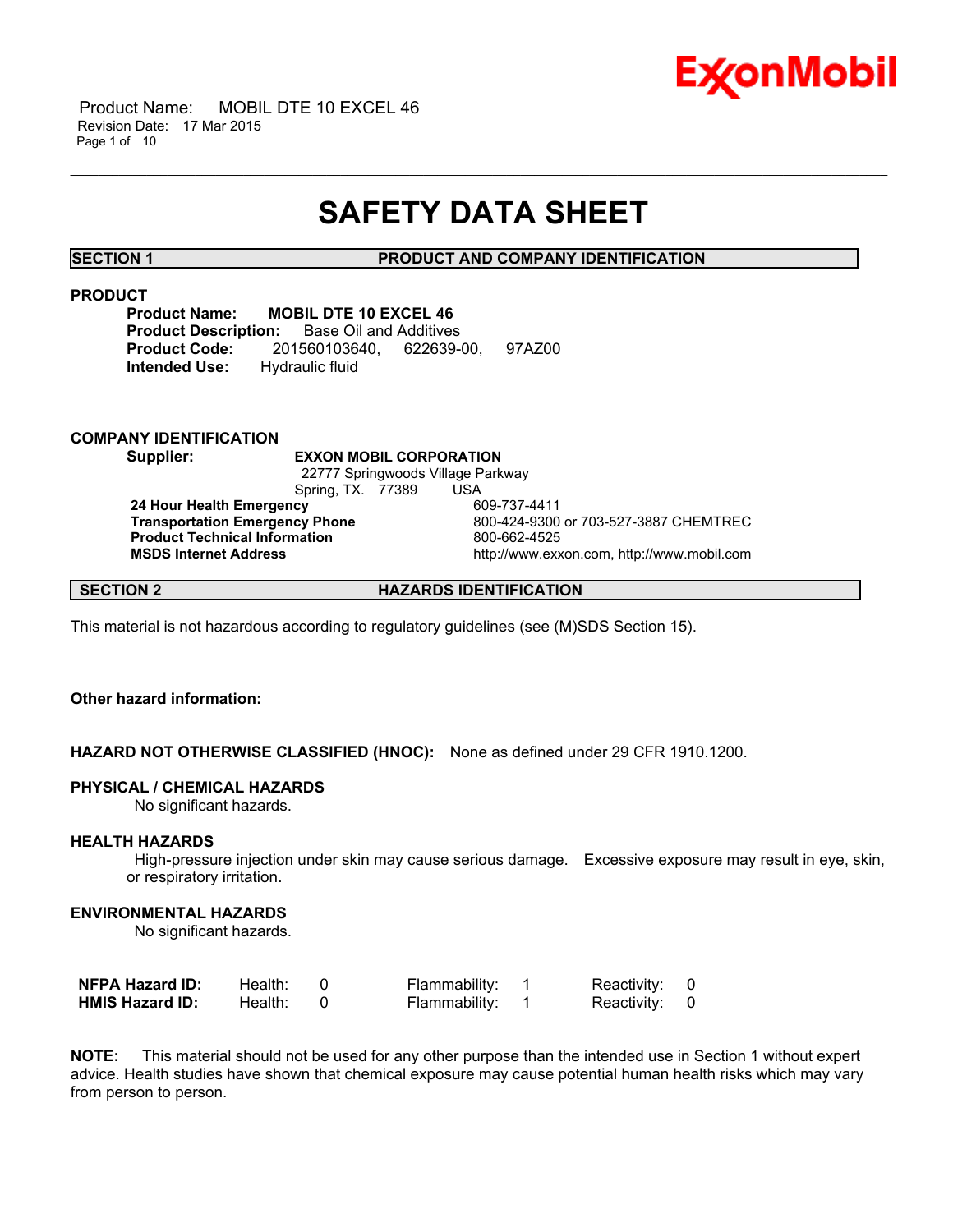

 Product Name: MOBIL DTE 10 EXCEL 46 Revision Date: 17 Mar 2015 Page 2 of 10

#### **SECTION 3 COMPOSITION / INFORMATION ON INGREDIENTS**

This material is defined as a mixture.

#### **Hazardous Substance(s) or Complex Substance(s) required for disclosure**

| <b>Name</b>                                         | CAS#       | Concentration* | <b>GHS Hazard Codes</b>  |
|-----------------------------------------------------|------------|----------------|--------------------------|
| 2.6-DI-TERT-BUTYLPHENOL                             | 128-39-2   | $0.1 - 5.1\%$  | H315, H319(2A),          |
|                                                     |            |                | H400(M factor 1),        |
|                                                     |            |                | $H410(M$ factor 1)       |
| <b>IALKYL DITHIOPHOSPHATE</b>                       |            | $0.1 - 5.1\%$  | H319(2A), H400(M         |
|                                                     |            |                | factor 1), H410(M factor |
|                                                     |            |                |                          |
| <b>I</b> SEVERELY HYDROTREATED HEAVY PARAFFINIC     | 64742-54-7 | $10 - 520%$    | H <sub>304</sub>         |
| <b>DISTILLATE</b>                                   |            |                |                          |
| <b>ISOLVENT DEWAXED HEAVY PARAFFINIC DISTILLATE</b> | 64742-65-0 | $- < 5\%$      | H <sub>304</sub>         |

\_\_\_\_\_\_\_\_\_\_\_\_\_\_\_\_\_\_\_\_\_\_\_\_\_\_\_\_\_\_\_\_\_\_\_\_\_\_\_\_\_\_\_\_\_\_\_\_\_\_\_\_\_\_\_\_\_\_\_\_\_\_\_\_\_\_\_\_\_\_\_\_\_\_\_\_\_\_\_\_\_\_\_\_\_\_\_\_\_\_\_\_\_\_\_\_\_\_\_\_\_\_\_\_\_\_\_\_\_\_\_\_\_\_\_\_\_\_

\* All concentrations are percent by weight unless material is a gas. Gas concentrations are in percent by volume.

As per paragraph (i) of 29 CFR 1910.1200, formulation is considered a trade secret and specific chemical identity and exact percentage (concentration) of composition may have been withheld. Specific chemical identity and exact percentage composition will be provided to health professionals, employees, or designated representatives in accordance with applicable provisions of paragraph (i).

## **SECTION 4 FIRST AID MEASURES**

#### **INHALATION**

Remove from further exposure. For those providing assistance, avoid exposure to yourself or others. Use adequate respiratory protection. If respiratory irritation, dizziness, nausea, or unconsciousness occurs, seek immediate medical assistance. If breathing has stopped, assist ventilation with a mechanical device or use mouth-to-mouth resuscitation.

#### **SKIN CONTACT**

Wash contact areas with soap and water. If product is injected into or under the skin, or into any part of the body, regardless of the appearance of the wound or its size, the individual should be evaluated immediately by a physician as a surgical emergency. Even though initial symptoms from high pressure injection may be minimal or absent, early surgical treatment within the first few hours may significantly reduce the ultimate extent of injury.

## **EYE CONTACT**

Flush thoroughly with water. If irritation occurs, get medical assistance.

#### **INGESTION**

First aid is normally not required. Seek medical attention if discomfort occurs.

## **SECTION 5 FIRE FIGHTING MEASURES**

### **EXTINGUISHING MEDIA**

**Appropriate Extinguishing Media:** Use water fog, foam, dry chemical or carbon dioxide (CO2) to extinguish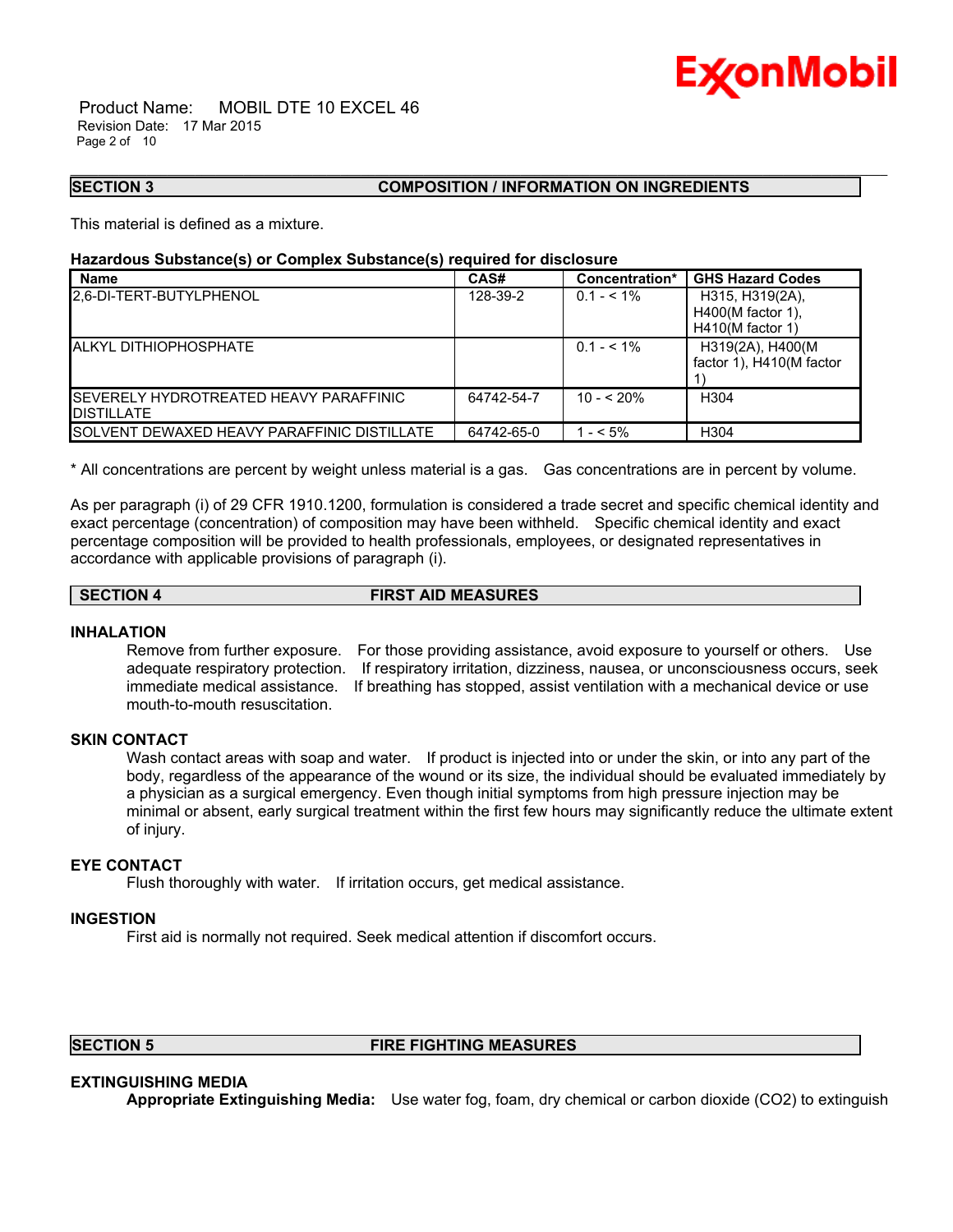

 Product Name: MOBIL DTE 10 EXCEL 46 Revision Date: 17 Mar 2015 Page 3 of 10

#### flames.

#### **Inappropriate Extinguishing Media:** Straight Streams of Water

#### **FIRE FIGHTING**

**Fire Fighting Instructions:** Evacuate area. Prevent runoff from fire control or dilution from entering streams, sewers, or drinking water supply. Firefighters should use standard protective equipment and in enclosed spaces, self-contained breathing apparatus (SCBA). Use water spray to cool fire exposed surfaces and to protect personnel.

\_\_\_\_\_\_\_\_\_\_\_\_\_\_\_\_\_\_\_\_\_\_\_\_\_\_\_\_\_\_\_\_\_\_\_\_\_\_\_\_\_\_\_\_\_\_\_\_\_\_\_\_\_\_\_\_\_\_\_\_\_\_\_\_\_\_\_\_\_\_\_\_\_\_\_\_\_\_\_\_\_\_\_\_\_\_\_\_\_\_\_\_\_\_\_\_\_\_\_\_\_\_\_\_\_\_\_\_\_\_\_\_\_\_\_\_\_\_

**Unusual Fire Hazards:** Pressurized mists may form a flammable mixture.

**Hazardous Combustion Products:** Aldehydes, Oxides of carbon, Incomplete combustion products, Smoke, Fume, Sulfur oxides

## **FLAMMABILITY PROPERTIES**

**Flash Point [Method]:** >200°C (392°F) [ASTM D-92] **Flammable Limits (Approximate volume % in air):** LEL: 0.9 UEL: 7.0 **Autoignition Temperature:** N/D

#### **SECTION 6 ACCIDENTAL RELEASE MEASURES**

#### **NOTIFICATION PROCEDURES**

In the event of a spill or accidental release, notify relevant authorities in accordance with all applicable regulations. US regulations require reporting releases of this material to the environment which exceed the applicable reportable quantity or oil spills which could reach any waterway including intermittent dry creeks. The National Response Center can be reached at (800)424-8802.

#### **PROTECTIVE MEASURES**

Avoid contact with spilled material. See Section 5 for fire fighting information. See the Hazard Identification Section for Significant Hazards. See Section 4 for First Aid Advice. See Section 8 for advice on the minimum requirements for personal protective equipment. Additional protective measures may be necessary, depending on the specific circumstances and/or the expert judgment of the emergency responders.

For emergency responders: Respiratory protection: respiratory protection will be necessary only in special cases, e.g., formation of mists. Half-face or full-face respirator with filter(s) for dust/organic vapor or Self Contained Breathing Apparatus (SCBA) can be used depending on the size of spill and potential level of exposure. If the exposure cannot be completely characterized or an oxygen deficient atmosphere is possible or anticipated, SCBA is recommended. Work gloves that are resistant to hydrocarbons are recommended. Gloves made of polyvinyl acetate (PVA) are not water-resistant and are not suitable for emergency use. Chemical goggles are recommended if splashes or contact with eyes is possible. Small spills: normal antistatic work clothes are usually adequate. Large spills: full body suit of chemical resistant, antistatic material is recommended.

## **SPILL MANAGEMENT**

Land Spill: Stop leak if you can do it without risk. Recover by pumping or with suitable absorbent.

**Water Spill:** Stop leak if you can do it without risk. Confine the spill immediately with booms. Warn other shipping. Remove from the surface by skimming or with suitable absorbents. Seek the advice of a specialist before using dispersants.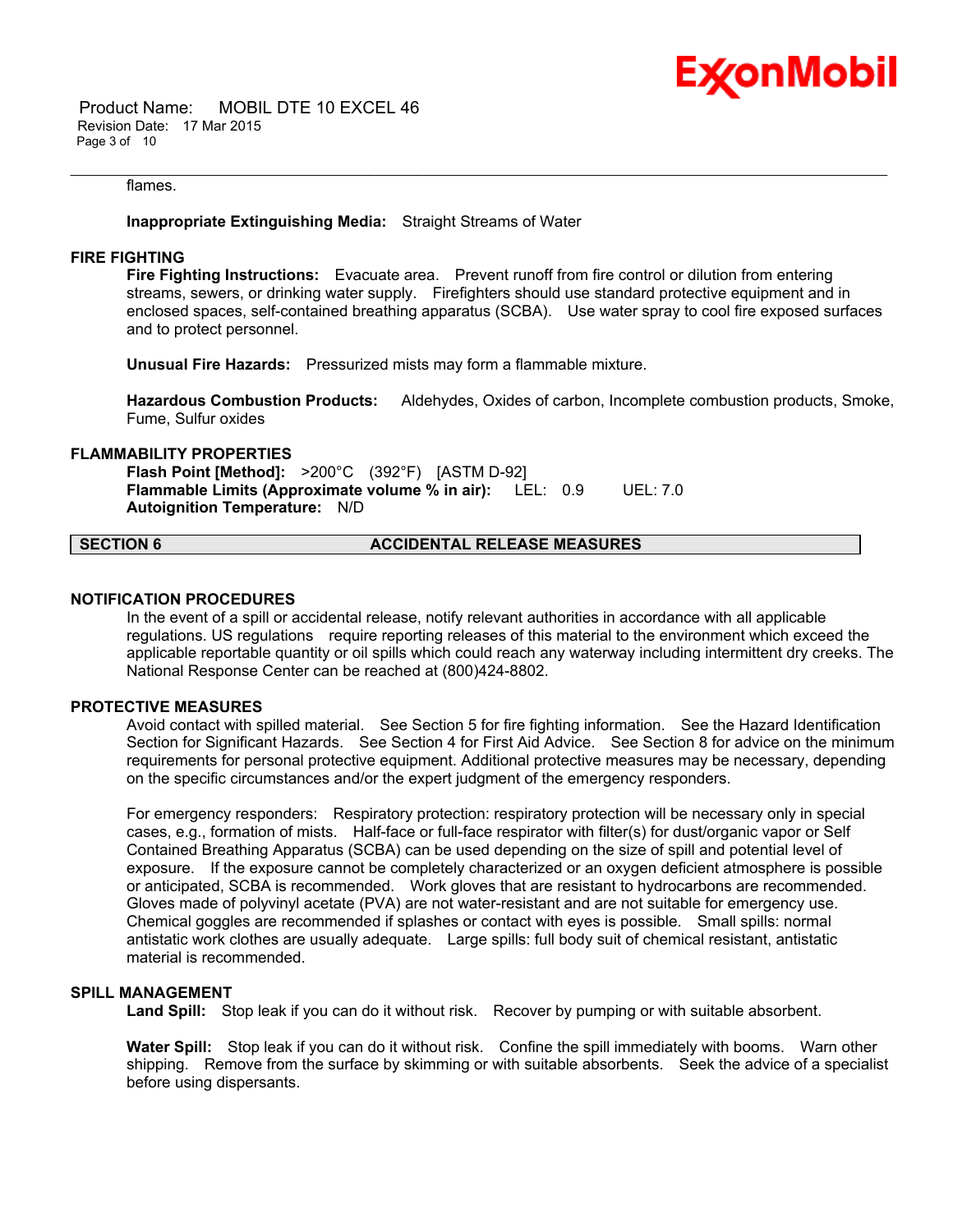

 Product Name: MOBIL DTE 10 EXCEL 46 Revision Date: 17 Mar 2015 Page 4 of 10

> Water spill and land spill recommendations are based on the most likely spill scenario for this material; however, geographic conditions, wind, temperature, (and in the case of a water spill) wave and current direction and speed may greatly influence the appropriate action to be taken. For this reason, local experts should be consulted. Note: Local regulations may prescribe or limit action to be taken.

\_\_\_\_\_\_\_\_\_\_\_\_\_\_\_\_\_\_\_\_\_\_\_\_\_\_\_\_\_\_\_\_\_\_\_\_\_\_\_\_\_\_\_\_\_\_\_\_\_\_\_\_\_\_\_\_\_\_\_\_\_\_\_\_\_\_\_\_\_\_\_\_\_\_\_\_\_\_\_\_\_\_\_\_\_\_\_\_\_\_\_\_\_\_\_\_\_\_\_\_\_\_\_\_\_\_\_\_\_\_\_\_\_\_\_\_\_\_

#### **ENVIRONMENTAL PRECAUTIONS**

Large Spills: Dike far ahead of liquid spill for later recovery and disposal. Prevent entry into waterways, sewers, basements or confined areas.

#### **SECTION 7 HANDLING AND STORAGE**

#### **HANDLING**

 Prevent small spills and leakage to avoid slip hazard. Material can accumulate static charges which may cause an electrical spark (ignition source). When the material is handled in bulk, an electrical spark could ignite any flammable vapors from liquids or residues that may be present (e.g., during switch-loading operations). Use proper bonding and/or ground procedures. However, bonding and grounds may not eliminate the hazard from static accumulation. Consult local applicable standards for guidance. Additional references include American Petroleum Institute 2003 (Protection Against Ignitions Arising out of Static, Lightning and Stray Currents) or National Fire Protection Agency 77 (Recommended Practice on Static Electricity) or CENELEC CLC/TR 50404 (Electrostatics - Code of practice for the avoidance of hazards due to static electricity).

**Static Accumulator:** This material is a static accumulator.

#### **STORAGE**

The container choice, for example storage vessel, may effect static accumulation and dissipation. Do not store in open or unlabelled containers. Keep away from incompatible materials.

**SECTION 8 EXPOSURE CONTROLS / PERSONAL PROTECTION**

## **EXPOSURE LIMIT VALUES**

#### **Exposure limits/standards (Note: Exposure limits are not additive)**

| <b>Substance Name</b>        | <b>Form</b> | <b>Limit / Standard</b> |                  |         | <b>NOTE</b> | <b>Source</b>      |
|------------------------------|-------------|-------------------------|------------------|---------|-------------|--------------------|
| SEVERELY HYDROTREATED HEAVY  | Inhalable   | <b>TWA</b>              | $5$ mg/m $3$     |         | N/A         | <b>ACGIH</b>       |
| PARAFFINIC DISTILLATE        | fraction.   |                         |                  |         |             |                    |
| SEVERELY HYDROTREATED HEAVY  | Mist.       | <b>TWA</b>              | $5$ mg/m $3$     |         | N/A         | <b>ACGIH</b>       |
| <b>PARAFFINIC DISTILLATE</b> |             |                         |                  |         |             |                    |
| SOLVENT DEWAXED HEAVY        | Mist.       | <b>TWA</b>              | $5 \text{ mg/m}$ |         | N/A         | OSHA <sub>Z1</sub> |
| <b>PARAFFINIC DISTILLATE</b> |             |                         |                  |         |             |                    |
| SOLVENT DEWAXED HEAVY        |             | <b>TWA</b>              | 2000             | 500 ppm | N/A         | OSHA <sub>Z1</sub> |
| PARAFFINIC DISTILLATE        |             |                         | mq/m3            |         |             |                    |
| SOLVENT DEWAXED HEAVY        | Mist.       | <b>TWA</b>              | $5 \text{ mg/m}$ |         | N/A         | ACGIH              |
| <b>PARAFFINIC DISTILLATE</b> |             |                         |                  |         |             |                    |

**Exposure limits/standards for materials that can be formed when handling this product:** When mists/aerosols can occur the following are recommended:  $5 \text{ mg/m}^3$  - ACGIH TLV (inhalable fraction),  $5 \text{ mg/m}^3$  - OSHA PEL.

NOTE: Limits/standards shown for guidance only. Follow applicable regulations.

No biological limits allocated.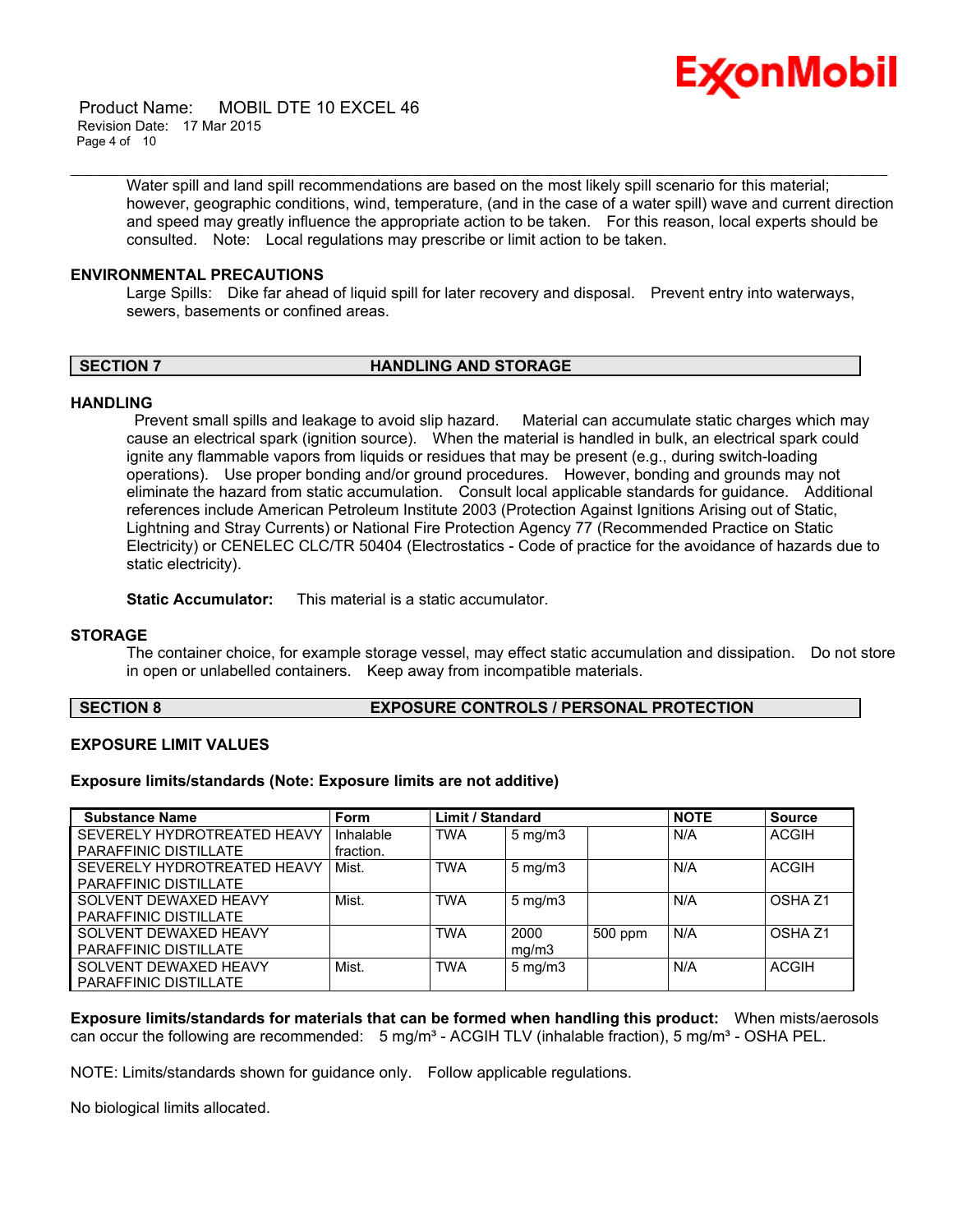

 Product Name: MOBIL DTE 10 EXCEL 46 Revision Date: 17 Mar 2015 Page 5 of 10

#### **ENGINEERING CONTROLS**

The level of protection and types of controls necessary will vary depending upon potential exposure conditions. Control measures to consider:

No special requirements under ordinary conditions of use and with adequate ventilation.

\_\_\_\_\_\_\_\_\_\_\_\_\_\_\_\_\_\_\_\_\_\_\_\_\_\_\_\_\_\_\_\_\_\_\_\_\_\_\_\_\_\_\_\_\_\_\_\_\_\_\_\_\_\_\_\_\_\_\_\_\_\_\_\_\_\_\_\_\_\_\_\_\_\_\_\_\_\_\_\_\_\_\_\_\_\_\_\_\_\_\_\_\_\_\_\_\_\_\_\_\_\_\_\_\_\_\_\_\_\_\_\_\_\_\_\_\_\_

#### **PERSONAL PROTECTION**

Personal protective equipment selections vary based on potential exposure conditions such as applications, handling practices, concentration and ventilation. Information on the selection of protective equipment for use with this material, as provided below, is based upon intended, normal usage.

**Respiratory Protection:** If engineering controls do not maintain airborne contaminant concentrations at a level which is adequate to protect worker health, an approved respirator may be appropriate. Respirator selection, use, and maintenance must be in accordance with regulatory requirements, if applicable. Types of respirators to be considered for this material include:

No special requirements under ordinary conditions of use and with adequate ventilation.

For high airborne concentrations, use an approved supplied-air respirator, operated in positive pressure mode. Supplied air respirators with an escape bottle may be appropriate when oxygen levels are inadequate, gas/vapor warning properties are poor, or if air purifying filter capacity/rating may be exceeded.

**Hand Protection:** Any specific glove information provided is based on published literature and glove manufacturer data. Glove suitability and breakthrough time will differ depending on the specific use conditions. Contact the glove manufacturer for specific advice on glove selection and breakthrough times for your use conditions. Inspect and replace worn or damaged gloves. The types of gloves to be considered for this material include:

No protection is ordinarily required under normal conditions of use.

**Eye Protection:** If contact is likely, safety glasses with side shields are recommended.

**Skin and Body Protection:** Any specific clothing information provided is based on published literature or manufacturer data. The types of clothing to be considered for this material include:

 No skin protection is ordinarily required under normal conditions of use. In accordance with good industrial hygiene practices, precautions should be taken to avoid skin contact.

**Specific Hygiene Measures:** Always observe good personal hygiene measures, such as washing after handling the material and before eating, drinking, and/or smoking. Routinely wash work clothing and protective equipment to remove contaminants. Discard contaminated clothing and footwear that cannot be cleaned. Practice good housekeeping.

#### **ENVIRONMENTAL CONTROLS**

 Comply with applicable environmental regulations limiting discharge to air, water and soil. Protect the environment by applying appropriate control measures to prevent or limit emissions.

## **SECTION 9 PHYSICAL AND CHEMICAL PROPERTIES**

**Note: Physical and chemical properties are provided for safety, health and environmental considerations only**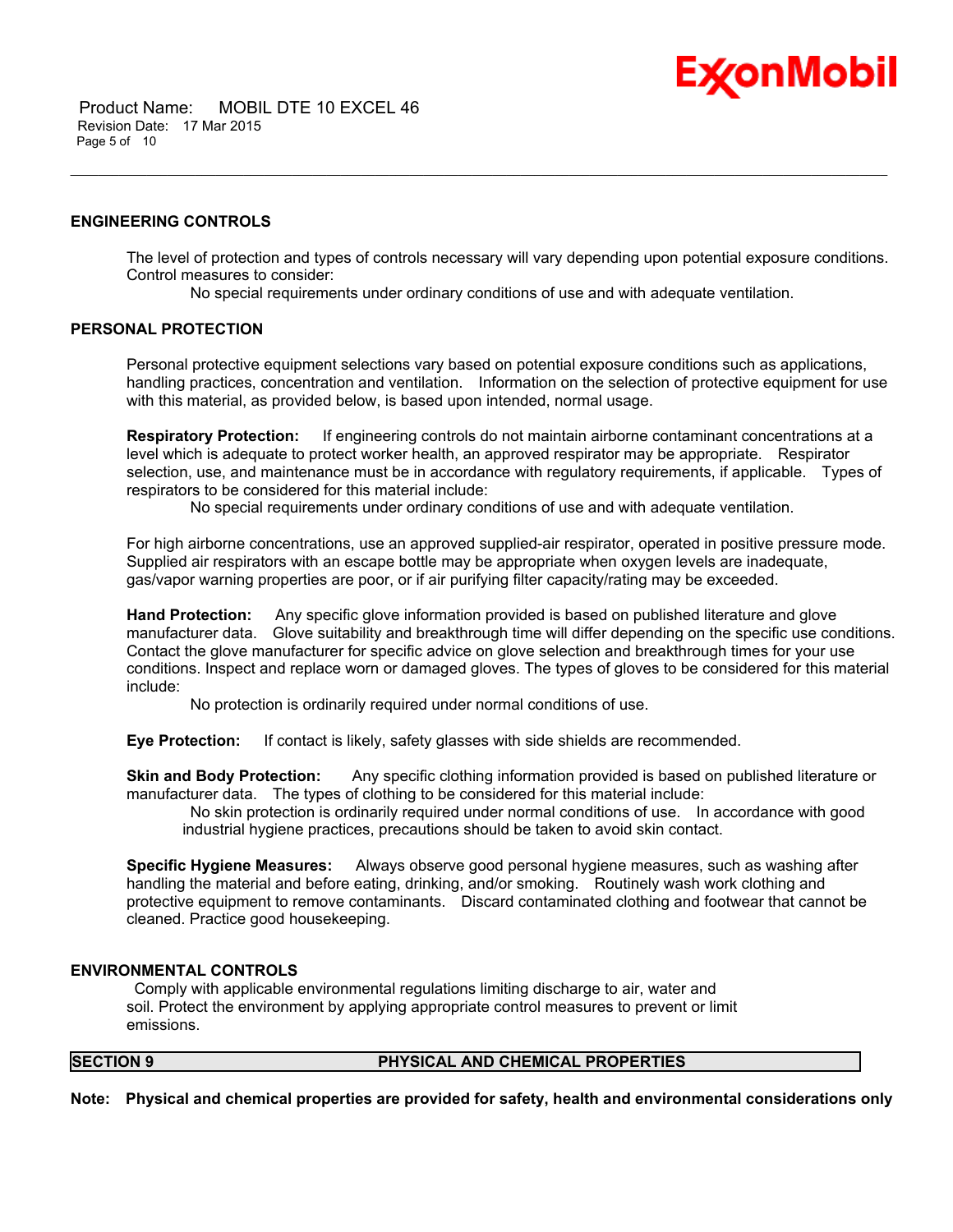

 Product Name: MOBIL DTE 10 EXCEL 46 Revision Date: 17 Mar 2015 Page 6 of 10

**and may not fully represent product specifications. Contact the Supplier for additional information.**

\_\_\_\_\_\_\_\_\_\_\_\_\_\_\_\_\_\_\_\_\_\_\_\_\_\_\_\_\_\_\_\_\_\_\_\_\_\_\_\_\_\_\_\_\_\_\_\_\_\_\_\_\_\_\_\_\_\_\_\_\_\_\_\_\_\_\_\_\_\_\_\_\_\_\_\_\_\_\_\_\_\_\_\_\_\_\_\_\_\_\_\_\_\_\_\_\_\_\_\_\_\_\_\_\_\_\_\_\_\_\_\_\_\_\_\_\_\_

#### **GENERAL INFORMATION**

**Physical State:** Liquid **Color:** Amber **Odor:** Characteristic **Odor Threshold:** N/D

## **IMPORTANT HEALTH, SAFETY, AND ENVIRONMENTAL INFORMATION**

**Relative Density (at 15 °C):** 0.85 **Flammability (Solid, Gas):** N/A **Flash Point [Method]:** >200°C (392°F) [ASTM D-92] **Flammable Limits (Approximate volume % in air):** LEL: 0.9 UEL: 7.0 **Autoignition Temperature:** N/D **Boiling Point / Range:** > 316°C (600°F) **Decomposition Temperature:** N/D **Vapor Density (Air = 1):** > 2 at 101 kPa **Vapor Pressure:** < 0.013 kPa (0.1 mm Hg) at 20 °C **Evaporation Rate (n-butyl acetate = 1):** N/D **pH:** N/A **Log Pow (n-Octanol/Water Partition Coefficient):** > 3.5 **Solubility in Water:** Negligible **Viscosity:** 45.8 cSt (45.8 mm2/sec) at 40 °C | 8.5 cSt (8.5 mm2/sec) at 100°C **Oxidizing Properties:** See Hazards Identification Section.

### **OTHER INFORMATION**

**Freezing Point:** N/D **Melting Point:** N/A **Pour Point:** -39°C (-38°F) **DMSO Extract (mineral oil only), IP-346:** < 3 %wt

### **SECTION 10 STABILITY AND REACTIVITY**

**REACTIVITY:** See sub-sections below.

**STABILITY:** Material is stable under normal conditions.

**CONDITIONS TO AVOID:** Excessive heat. High energy sources of ignition.

**MATERIALS TO AVOID:** Strong oxidizers

**HAZARDOUS DECOMPOSITION PRODUCTS:** Material does not decompose at ambient temperatures.

**POSSIBILITY OF HAZARDOUS REACTIONS:** Hazardous polymerization will not occur.

#### **SECTION 11 TOXICOLOGICAL INFORMATION**

#### **INFORMATION ON TOXICOLOGICAL EFFECTS**

| <b>Hazard Class</b> | / Remarks<br>Conclusion / |
|---------------------|---------------------------|
| Inhalation          |                           |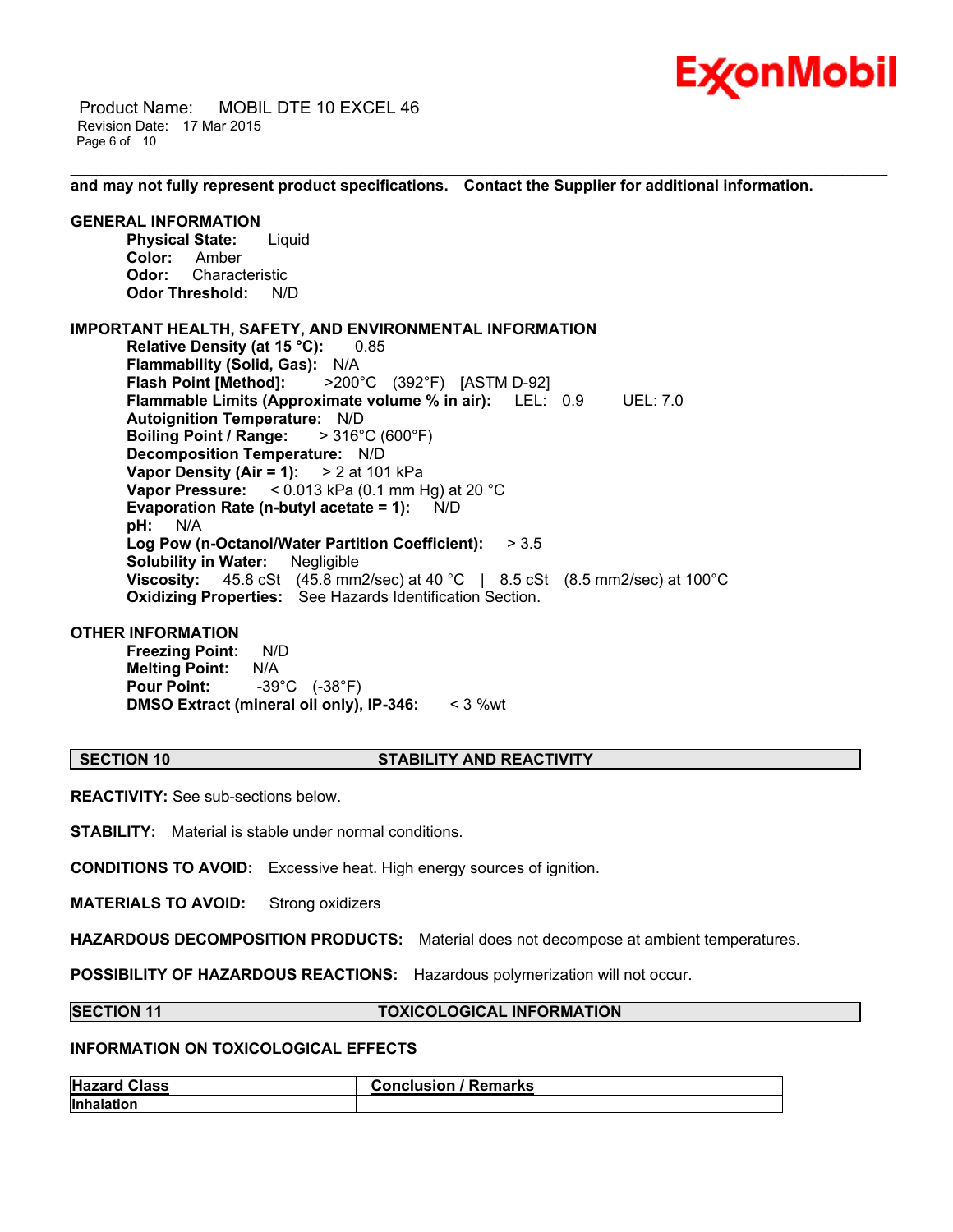

#### Product Name: MOBIL DTE 10 EXCEL 46 Revision Date: 17 Mar 2015 Page 7 of 10

| Acute Toxicity: No end point data for<br>Minimally Toxic. Based on assessment of the components.<br>lmaterial.<br>Irritation: No end point data for material.<br>Negligible hazard at ambient/normal handling temperatures. |
|-----------------------------------------------------------------------------------------------------------------------------------------------------------------------------------------------------------------------------|
|                                                                                                                                                                                                                             |
|                                                                                                                                                                                                                             |
| Ingestion                                                                                                                                                                                                                   |
| Acute Toxicity: No end point data for<br>Minimally Toxic. Based on assessment of the components.<br>material.                                                                                                               |
| <b>Skin</b>                                                                                                                                                                                                                 |
| Acute Toxicity: No end point data for<br>Minimally Toxic. Based on assessment of the components.<br>Imaterial.                                                                                                              |
| Skin Corrosion/Irritation: No end point data<br>Negligible irritation to skin at ambient temperatures. Based on<br>lfor material.<br>assessment of the components.                                                          |
| Eye                                                                                                                                                                                                                         |
| Serious Eye Damage/Irritation: No end point<br>May cause mild, short-lasting discomfort to eyes. Based on<br>ldata for material.<br>assessment of the components.                                                           |
| Sensitization                                                                                                                                                                                                               |
| Respiratory Sensitization: No end point data<br>Not expected to be a respiratory sensitizer.<br>lfor material.                                                                                                              |
| Skin Sensitization: No end point data for<br>Not expected to be a skin sensitizer. Based on assessment of the<br>components.<br>Imaterial.                                                                                  |
| Aspiration: Data available.<br>Not expected to be an aspiration hazard. Based on physico-<br>chemical properties of the material.                                                                                           |
| Germ Cell Mutagenicity: No end point data<br>Not expected to be a germ cell mutagen. Based on assessment of<br>lfor material.<br>the components.                                                                            |
| Carcinogenicity: No end point data for<br>Not expected to cause cancer. Based on assessment of the<br>material.<br>components.                                                                                              |
| Reproductive Toxicity: No end point data<br>Not expected to be a reproductive toxicant. Based on assessment<br>lfor material.<br>of the components.                                                                         |
| Lactation: No end point data for material.<br>Not expected to cause harm to breast-fed children.                                                                                                                            |
| <b>Specific Target Organ Toxicity (STOT)</b>                                                                                                                                                                                |
| Single Exposure: No end point data for<br>Not expected to cause organ damage from a single exposure.<br>material.                                                                                                           |
| Repeated Exposure: No end point data for<br>Not expected to cause organ damage from prolonged or repeated<br>exposure. Based on assessment of the components.<br>Imaterial.                                                 |

## **OTHER INFORMATION**

#### **Contains:**

Base oil severely refined: Not carcinogenic in animal studies. Representative material passes IP-346, Modified Ames test, and/or other screening tests. Dermal and inhalation studies showed minimal effects; lung non-specific infiltration of immune cells, oil deposition and minimal granuloma formation. Not sensitizing in test animals.

**The following ingredients are cited on the lists below:** None.

|                | --REGULATORY LISTS SEARCHED-- |               |
|----------------|-------------------------------|---------------|
| $1 =$ NTP CARC | $3 = IARC 1$                  | $5 = IARC2B$  |
| $2 = NTP$ SUS  | $4 = IARC 2A$                 | 6 = OSHA CARC |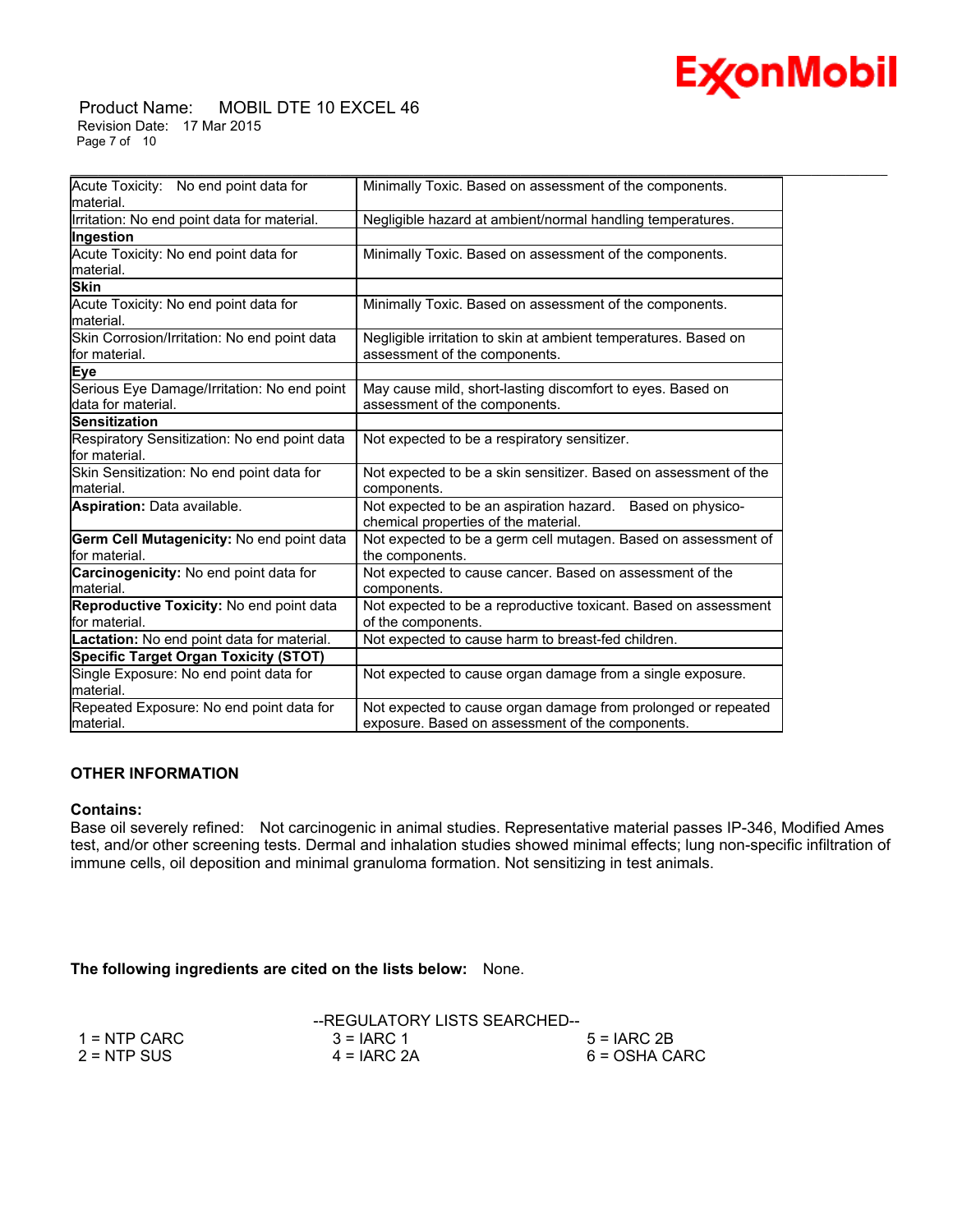# Ex⁄onMobil

 Product Name: MOBIL DTE 10 EXCEL 46 Revision Date: 17 Mar 2015 Page 8 of 10

#### \_\_\_\_\_\_\_\_\_\_\_\_\_\_\_\_\_\_\_\_\_\_\_\_\_\_\_\_\_\_\_\_\_\_\_\_\_\_\_\_\_\_\_\_\_\_\_\_\_\_\_\_\_\_\_\_\_\_\_\_\_\_\_\_\_\_\_\_\_\_\_\_\_\_\_\_\_\_\_\_\_\_\_\_\_\_\_\_\_\_\_\_\_\_\_\_\_\_\_\_\_\_\_\_\_\_\_\_\_\_\_\_\_\_\_\_\_\_ **SECTION 12 ECOLOGICAL INFORMATION**

The information given is based on data available for the material, the components of the material, and similar materials.

#### **ECOTOXICITY**

Material -- Not expected to be harmful to aquatic organisms.

#### **MOBILITY**

 Base oil component -- Low solubility and floats and is expected to migrate from water to the land. Expected to partition to sediment and wastewater solids.

### **PERSISTENCE AND DEGRADABILITY**

#### **Biodegradation:**

Base oil component -- Expected to be inherently biodegradable

#### **BIOACCUMULATION POTENTIAL**

 Base oil component -- Has the potential to bioaccumulate, however metabolism or physical properties may reduce the bioconcentration or limit bioavailability.

#### **OTHER ECOLOGICAL INFORMATION**

**VOC:** 1.5 G/L [ASTM E1868-10]

## **SECTION 13 DISPOSAL CONSIDERATIONS**

Disposal recommendations based on material as supplied. Disposal must be in accordance with current applicable laws and regulations, and material characteristics at time of disposal.

### **DISPOSAL RECOMMENDATIONS**

 Product is suitable for burning in an enclosed controlled burner for fuel value or disposal by supervised incineration at very high temperatures to prevent formation of undesirable combustion products. Protect the environment. Dispose of used oil at designated sites. Minimize skin contact. Do not mix used oils with solvents, brake fluids or coolants.

### **REGULATORY DISPOSAL INFORMATION**

 RCRA Information: The unused product, in our opinion, is not specifically listed by the EPA as a hazardous waste (40 CFR, Part 261D), nor is it formulated to contain materials which are listed as hazardous wastes. It does not exhibit the hazardous characteristics of ignitability, corrositivity or reactivity and is not formulated with contaminants as determined by the Toxicity Characteristic Leaching Procedure (TCLP). However, used product may be regulated.

**Empty Container Warning** Empty Container Warning (where applicable): Empty containers may contain residue and can be dangerous. Do not attempt to refill or clean containers without proper instructions. Empty drums should be completely drained and safely stored until appropriately reconditioned or disposed. Empty containers should be taken for recycling, recovery, or disposal through suitably qualified or licensed contractor and in accordance with governmental regulations. DO NOT PRESSURISE, CUT, WELD, BRAZE, SOLDER, DRILL, GRIND, OR EXPOSE SUCH CONTAINERS TO HEAT, FLAME, SPARKS, STATIC ELECTRICITY, OR OTHER SOURCES OF IGNITION.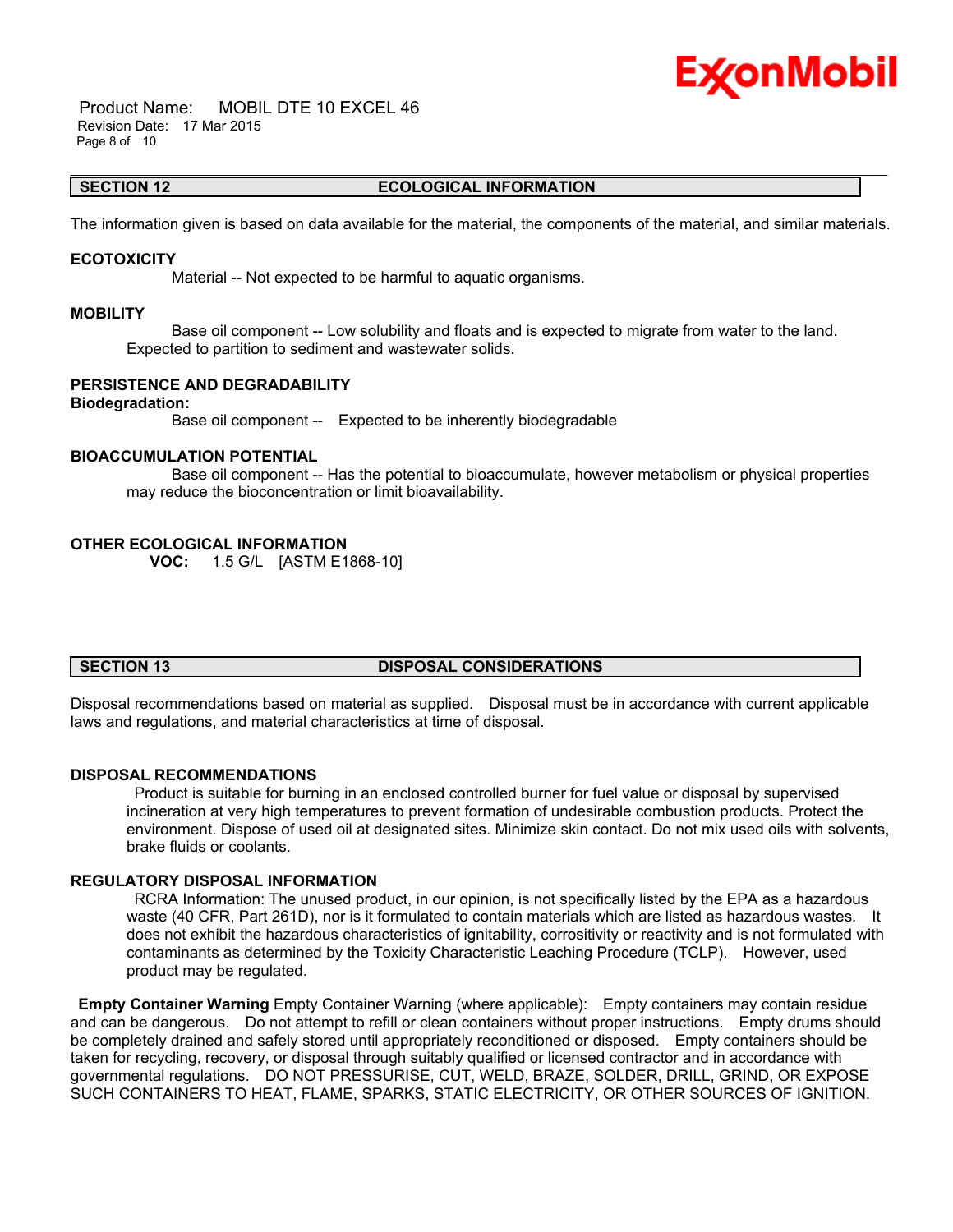

 Product Name: MOBIL DTE 10 EXCEL 46 Revision Date: 17 Mar 2015 Page 9 of 10

THEY MAY EXPLODE AND CAUSE INJURY OR DEATH.

#### **SECTION 14 TRANSPORT INFORMATION**

**LAND (DOT):** Not Regulated for Land Transport

- **LAND (TDG):** Not Regulated for Land Transport
- **SEA (IMDG):** Not Regulated for Sea Transport according to IMDG-Code

**Marine Pollutant:** No

#### **AIR (IATA):** Not Regulated for Air Transport

**SECTION 15 REGULATORY INFORMATION** 

\_\_\_\_\_\_\_\_\_\_\_\_\_\_\_\_\_\_\_\_\_\_\_\_\_\_\_\_\_\_\_\_\_\_\_\_\_\_\_\_\_\_\_\_\_\_\_\_\_\_\_\_\_\_\_\_\_\_\_\_\_\_\_\_\_\_\_\_\_\_\_\_\_\_\_\_\_\_\_\_\_\_\_\_\_\_\_\_\_\_\_\_\_\_\_\_\_\_\_\_\_\_\_\_\_\_\_\_\_\_\_\_\_\_\_\_\_\_

**OSHA HAZARD COMMUNICATION STANDARD:** This material is not considered hazardous in accordance with OSHA HazCom 2012, 29 CFR 1910.1200.

**Listed or exempt from listing/notification on the following chemical inventories:** DSL, ENCS, PICCS, TSCA  **Special Cases:**

| Inventory    | <b>Status</b>             |
|--------------|---------------------------|
| <b>AICS</b>  | <b>Restrictions Apply</b> |
| <b>IECSC</b> | <b>Restrictions Apply</b> |
| KECI         | <b>Restrictions Apply</b> |

**EPCRA SECTION 302:** This material contains no extremely hazardous substances.

### **SARA (311/312) REPORTABLE HAZARD CATEGORIES:** None.

**SARA (313) TOXIC RELEASE INVENTORY:** This material contains no chemicals subject to the supplier notification requirements of the SARA 313 Toxic Release Program.

**The following ingredients are cited on the lists below:** None.

|                |                | --REGULATORY LISTS SEARCHED-- |               |
|----------------|----------------|-------------------------------|---------------|
| 1 = ACGIH ALL  | $6 = TSCA$ 5a2 | $11 = CA$ P65 REPRO           | $16$ = MN RTK |
| $2 = ACGIH A1$ | $7 = TSCA$ 5e  | $12$ = CA RTK                 | 17 = NJ RTK   |
| $3 = ACGH A2$  | $8 = TSCA6$    | $13 = IL$ RTK                 | $18 = PA RTK$ |